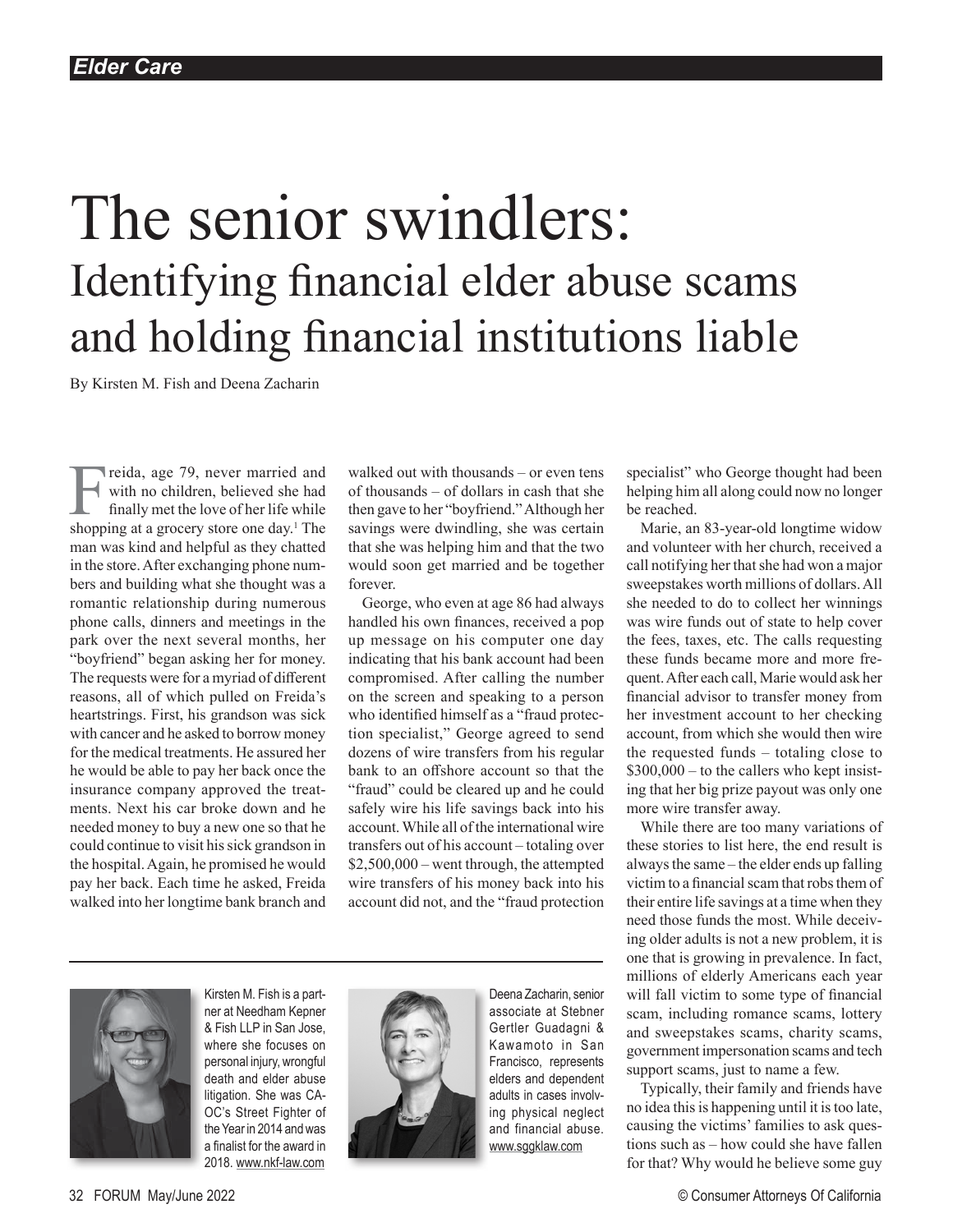

In many ways, individuals with predementia or mild cognitive impairment are the perfect victims for financial scams.

he didn't know on the phone? Why didn't she tell me before doing this?

It is not surprising if you have that reaction upon hearing one of these stories. Yet it is estimated that one in five seniors will become a victim of some sort of financial scam in their lifetime.<sup>2</sup> Thus, whether you have an elderly parent or elderly clients, you are bound to hear about one of these financial scams at some point in your legal career. It is important to know when confronted with a victim of a financial elder scam that it is not uncommon – in fact, there is a neuropsychological basis for such behavior.<sup>3</sup> It is also important to know that it may be possible to obtain a recovery of the elder's money arguing that under California's Elder Abuse Act, the elder's financial institution knew or should have known that the elder's large, frequent, and uncharacteristic withdrawals or wire transfers were due to financial abuse.

### **Elders are particularly vulnerable**

Financial decision-making often declines over time among older adults, which factors into the quality of elders' subsequent decision-making performance, susceptibility to scams and psychological wellbeing. Moreover, it is now understood that dementia syndromes may have an onset that lasts decades with relatively "mild" symptoms emerging years prior to a full blown dementia syndrome. In some cases, the "mild" symptoms do not progress, but persist, resulting in subtle declines that may be hard to notice on the surface. With

mild cognitive impairment, cognitive deficits are present, but day-to-day functioning is relatively intact.

In many ways, individuals with predementia or mild cognitive impairment are the perfect victims for financial scams. They retain control of their often sizeable assets and are out in the community, increasing their exposure to potential scammers. The scammers are therefore able to groom the elder, using in-person visits, online media, emails and phone calls, in order to develop a close relationship with the victim. And this communication is often frequent and intense – over periods of weeks, months or even years – until the elder finally succumbs to the pressure and starts acquiescing and providing the scammers with more and more money that the elder either withdraws from their bank accounts in cash or wires directly to the scammers. In either situation, the elder is often making large, frequent, and uncharacteristic transactions by way of face-to-face transactions with their bank's tellers and/or managers which are clear "red flags" of financial elder abuse.

### **Financial institutions are on notice**

For at least the past decade the federal government has made it clear to financial institutions that they are the "first line of defense" against financial elder abuse and have advised the industry to identify the abuse at its outset, *before* the elder's assets have been dissipated.

For example, the Treasury Department's Financial Crimes Enforcement Network (FinCEN) issued an advisory to financial institutions in 2011 "to assist the financial industry in reporting instances of financial exploitation of the elderly, a form of elder abuse."4 The advisory informed banks that "Financial institutions can play a key role in addressing elder financial exploitation due to the nature of the client relationship. Often, financial institutions are quick to suspect elder financial exploitation based on bank personnel familiarity with their elderly customers." FinCEN's advisory also contains examples of the "red flags" of financial exploitation of the elderly, including "erratic or unusual banking transactions or changes in banking patterns."

In 2013, seven federal agencies jointly issued guidance advising financial institutions that they play a key role in preventing and detecting elder financial exploitation because "a financial institution's familiarity with older adults it encounters may enable it to spot irregular transactions, account activity, or behavior."5

In 2016, the Consumer Financial Protection Bureau issued recommendations to financial institutions to prevent, detect, and respond to the financial exploitation of older people, including among others to "develop, implement and maintain internal protocols and procedures"; "train management and staff to prevent, detect, and respond to elder financial exploitation"; and "detect elder financial exploitation by harnessing technology." These advisories are helpful to show not only what the banks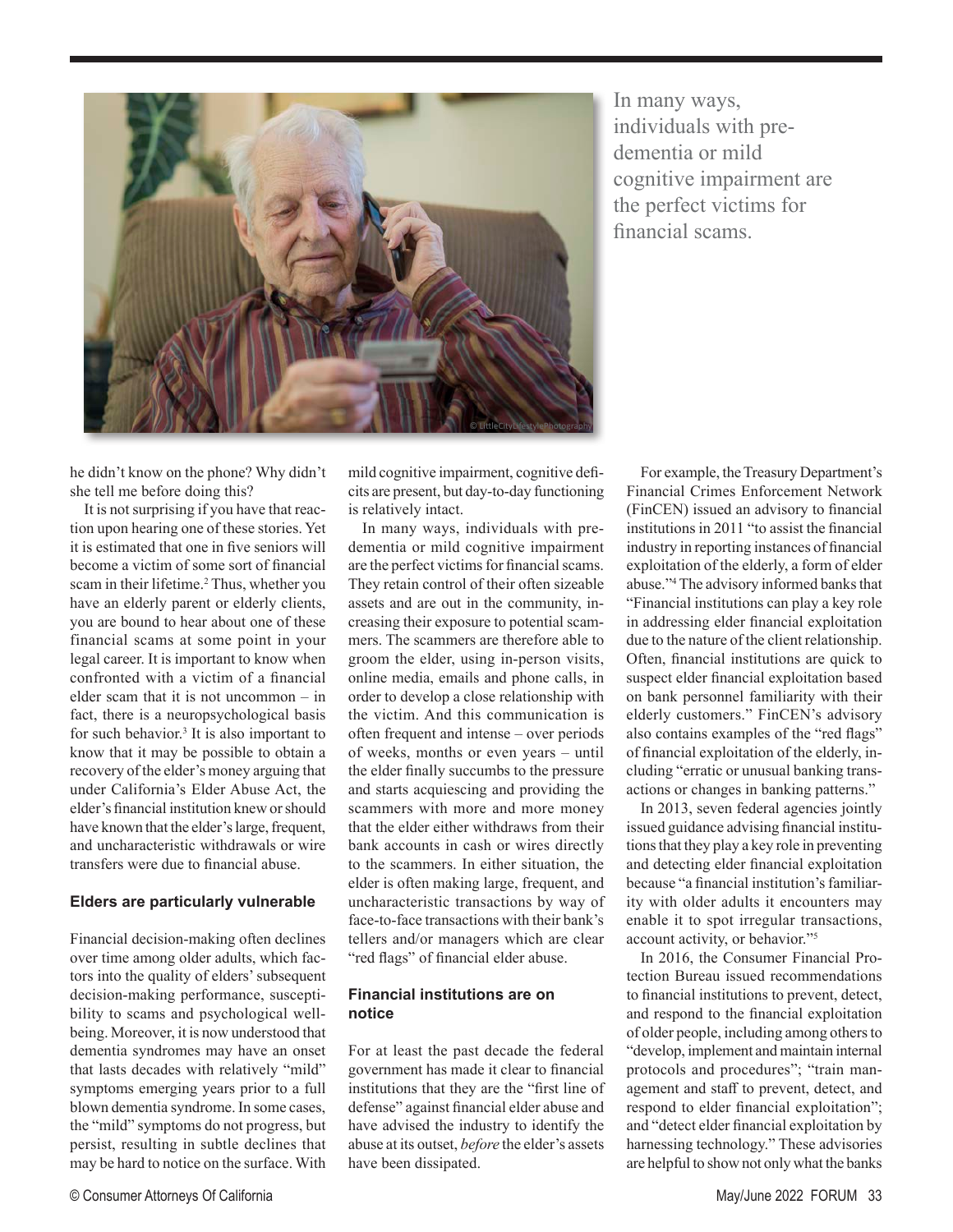were on notice of, but also to lay out a discovery plan for the plaintiff's attorney in financial elder abuse cases.

## **Financial institutions may be liable**

When reviewing a potential financial elder abuse case, there are usually at least two categories of defendants: the scammer who convinces the elder to part with their life savings – who often cannot be located – and the financial institution from which the elder repeatedly withdraws or wires the cash to send to the scammer. The California Legislature has acknowledged the devastating effect of financial abuse on elders and has provided a remedy – including attorney's fees and costs pursuant to Welfare & Institutions Code § 15657.5 – where it is proven by a preponderance of the evidence that a financial institution is liable for financial abuse, which is defined in Welfare & Institutions Code § 15610.30 as follows:

(a) "Financial abuse" of an elder or dependent adult occurs when a person or entity does any of the following:

(1) Takes, secretes, appropriates, obtains, or retains real or personal property of an elder or dependent adult for a *wrongful use* or with intent to defraud, or both.

(2) Assists in taking, secreting, appropriating, obtaining, or retaining real or personal property of an elder or dependent adult for a *wrongful use* or with intent to defraud, or both.

(3) Takes, secretes, appropriates, obtains, or retains, or assists in taking, secreting, appropriating, obtaining, or retaining, real or personal property of an elder or dependent adult by undue influence, as defined in Section 15610.70.

(b) A person or entity shall be deemed to have taken, secreted, appropriated, obtained, or retained property for a *wrongful use* if, among other things, the person or entity takes, secretes, appropriates, obtains, or retains the property *and the person or entity knew or should have known that this conduct is likely to be harmful to the elder or dependent adult*.

(c) For purposes of this section, a person or entity takes, secretes, appropriates, obtains, or retains real or personal property when an elder or dependent adult is deprived of any property right, including by means of an agreement, donative transfer, or testamentary bequest, regardless of whether the property is held directly or by a representative of an elder or dependent adult.

(d) For purposes of this section, "representative" means a person or entity that is either of the following:

(1) A conservator, trustee, or other representative of the estate of an elder or dependent adult.

(2) An attorney-in-fact of an elder or dependent adult who acts within the authority of the power of attorney. (Emphasis added.)

The remedial nature of the financial elder abuse statutes is clear from the Elder Abuse Act's "Legislative Findings and Intent" language, i.e., "[t]he Legislature recognizes that elders and dependent adults may be subjected to abuse, neglect, or abandonment and that this state has a responsibility to protect these persons," and the case law interpreting it. (See, e.g., *Bonfigli v. Strachan* (2011) 192 Cal.App.4th 1302, 1315, *as modified on denial of reh'g* ["The Elder Abuse and Dependent Adult Civil Protection Act (Welf. & Inst. Code § 15600 et seq.) was enacted to provide for the "private, civil enforcement of laws against elder abuse and neglect"], *citing Delaney v. Baker* (1999) 20 Cal.4th 23, 33.) Moreover, as a remedial statute it is axiomatic that the Elder Abuse Act must be liberally construed to benefit the protected class. (See *Mahan v. Charles W. Chan Ins. Co.* (2017) 14 Cal.App.5th 841, 860-61 ["a remedial statute is to be 'liberally construed on behalf of the class of persons it is designed to protect'"]; *Ring v. Harmon* (2021) 72 Cal.App.5th 844, 853 [holding in a financial elder abuse case that "[w]here there is room for debate regarding the meaning of the statutory text of the [financial elder abuse statute], it should be 'liberally construed on behalf of the class of persons it is designed to protect,' and in a manner compatible with its 'overall remedial purpose'"].) That is why, in order to better protect elders and dependent adults, the Legislature amended Welfare & Institutions Code § 15610.30 in 2000 to "include not only the persons committing the prohibited acts but also anyone who assists in committing the prohibited acts," and noted that "[t]he changes to the

definition are intended to make it easier to prosecute financial abuse of the elderly and dependent adults." (AB 2107, as amended August 7, 2000.)

It is clear that without the assistance of the elder's financial institution, these financial scams against the elderly could not be effected by the scammers. With the depth of guidance and direction given to financial institutions regarding the "red flags" of financial elder abuse, they are clearly on notice about such abuse by third parties. In fact, financial institutions often claim in their marketing materials that they are actively working to protect elders by implementing systems to detect, deter and respond to the hallmarks of financial elder abuse, using this as a sales tool to solicit senior customers who they know often have substantial assets. Thus, when a financial institution has knowledge of the hallmarks of financial exploitation of the elderly, including "erratic or unusual banking transactions," and yet assists with such transactions anyway, the financial institution arguably knows that its conduct is likely to be harmful to the elder.

Further, when a scam is discovered and the elder requests reimbursement by the bank for failing to prevent, detect, and respond to the elder financial exploitation, the financial institution may try to claw back a wire transfer, but otherwise generally refuses to reimburse the elder. Under Welfare & Institutions Code § 15657.6, this refusal may also form the basis for a financial abuse claim. The statute states in pertinent part: "A person or entity that takes … or assists in taking … the real or personal property of an elder … when the elder … lacks capacity pursuant to Section 812 of the Probate Code, or is of unsound mind, but not entirely without understanding, pursuant to Section 39 of the Civil Code, shall, upon demand by the elder … return the property and if that person or entity fails to return the property, the elder … shall be entitled to the remedies provided by Section 15657.5, including attorney's fees and costs." Arguably, falling victim to a financial scam meets the definition of incapacity in Probate Code § 812 which states:

Except where otherwise provided by law, including, but not limited to, Section 813 and the statutory and decisional law of testamentary capacity, a person lacks the capacity to make